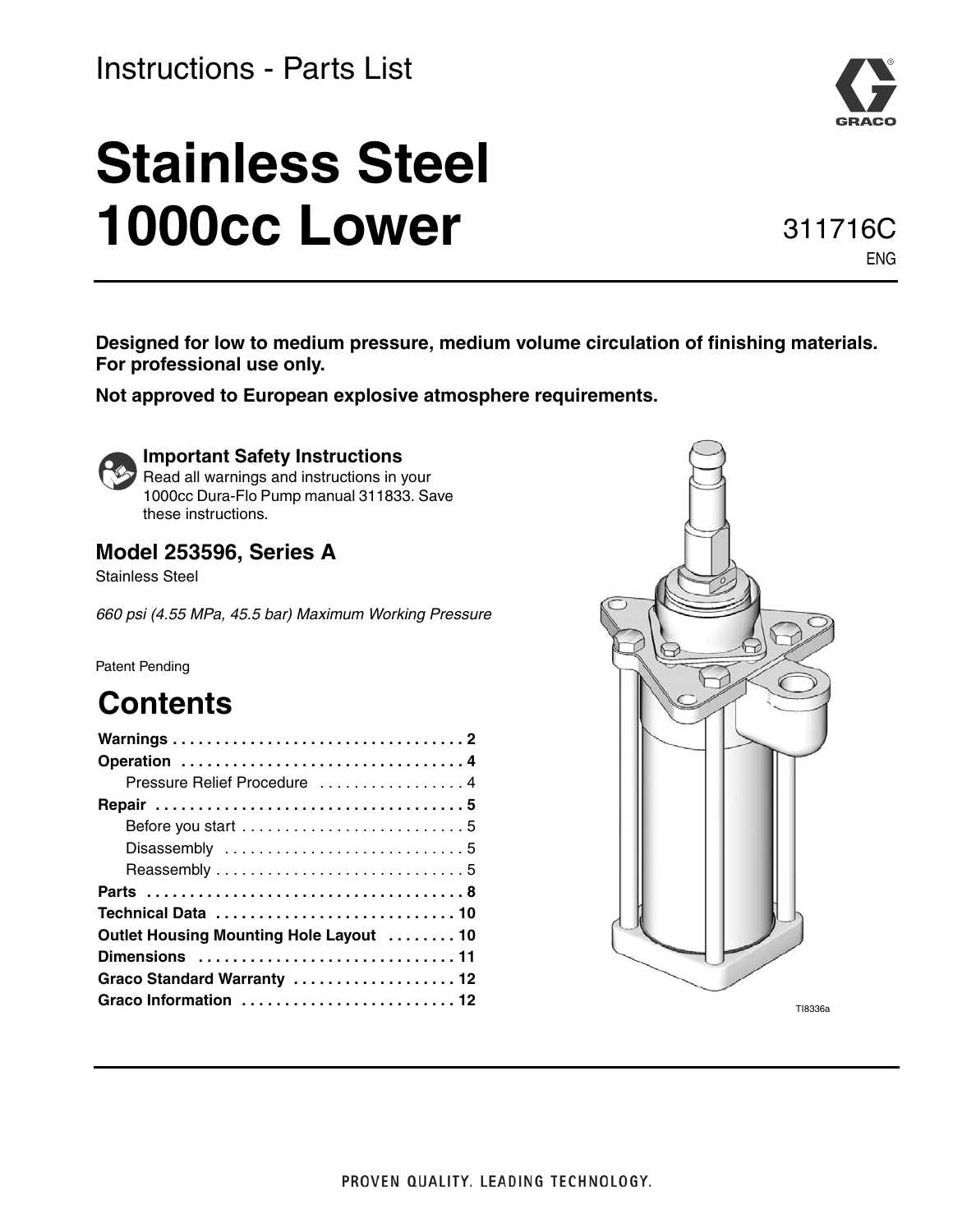## <span id="page-1-0"></span>**Warnings**

The following warnings are for the setup, use, grounding, maintenance, and repair of this equipment. The exclamation point symbol alerts you to a general warning and the hazard symbol refers to procedure-specific risk. Refer back to these warnings. Additional, product-specific warnings may be found throughout the body of this manual where applicable.

| <b>1 WARNING</b> |                                                                                                                                                                                                                                                                                                                                                                                                                                                                                                                                                                                                                                                                                                                                                                                                                                                                                                                                                                                                                                                                                                                                                                                                                                                                                     |  |  |  |  |  |
|------------------|-------------------------------------------------------------------------------------------------------------------------------------------------------------------------------------------------------------------------------------------------------------------------------------------------------------------------------------------------------------------------------------------------------------------------------------------------------------------------------------------------------------------------------------------------------------------------------------------------------------------------------------------------------------------------------------------------------------------------------------------------------------------------------------------------------------------------------------------------------------------------------------------------------------------------------------------------------------------------------------------------------------------------------------------------------------------------------------------------------------------------------------------------------------------------------------------------------------------------------------------------------------------------------------|--|--|--|--|--|
|                  | <b>FIRE AND EXPLOSION HAZARD</b><br>Flammable fumes, such as solvent and paint fumes, in work area can ignite or explode. To help prevent<br>fire and explosion:<br>Use equipment only in well ventilated area.<br>$\bullet$<br>Eliminate all ignition sources; such as pilot lights, cigarettes, portable electric lamps, and plastic drop<br>$\bullet$<br>cloths (potential static arc).<br>Keep work area free of debris, including solvent, rags and gasoline.<br>Do not plug or unplug power cords, or turn power or light switches on or off when flammable fumes<br>$\bullet$<br>are present.<br>Ground all equipment in the work area. See Grounding instructions.<br>$\bullet$<br>Use only grounded hoses.<br>$\bullet$<br>Hold gun firmly to side of grounded pail when triggering into pail.<br>$\bullet$<br>If there is static sparking or you feel a shock, stop operation immediately. Do not use equipment<br>$\bullet$<br>until you identify and correct the problem.<br>Keep a working fire extinguisher in the work area.<br>$\bullet$                                                                                                                                                                                                                            |  |  |  |  |  |
|                  | <b>PRESSURIZED EQUIPMENT HAZARD</b><br>Fluid from the gun/dispense valve, leaks, or ruptured components can splash in the eyes or on skin and<br>cause serious injury.<br>Follow Pressure Relief Procedure in this manual, when you stop spraying and before cleaning,<br>$\bullet$<br>checking, or servicing equipment.<br>Tighten all fluid connections before operating the equipment.<br>$\bullet$<br>Check hoses, tubes, and couplings daily. Replace worn or damaged parts immediately.<br>$\bullet$                                                                                                                                                                                                                                                                                                                                                                                                                                                                                                                                                                                                                                                                                                                                                                          |  |  |  |  |  |
|                  | <b>EQUIPMENT MISUSE HAZARD</b><br>Misuse can cause death or serious injury.<br>Do not operate the unit when fatigued or under the influence of drugs or alcohol.<br>$\bullet$<br>Do not exceed the maximum working pressure or temperature rating of the lowest rated system<br>$\bullet$<br>component. See Technical Data in all equipment manuals.<br>Use fluids and solvents that are compatible with equipment wetted parts. See Technical Data in all<br>$\bullet$<br>equipment manuals. Read fluid and solvent manufacturer's warnings. For complete information<br>about your material, request MSDS forms from distributor or retailer.<br>Check equipment daily. Repair or replace worn or damaged parts immediately with genuine manu-<br>$\bullet$<br>facturer's replacement parts only.<br>Do not alter or modify equipment.<br>$\bullet$<br>Use equipment only for its intended purpose. Call your distributor for information.<br>$\bullet$<br>Route hoses and cables away from traffic areas, sharp edges, moving parts, and hot surfaces.<br>$\bullet$<br>Do not kink or over bend hoses or use hoses to pull equipment.<br>$\bullet$<br>Keep children and animals away from work area.<br>$\bullet$<br>Comply with all applicable safety regulations.<br>$\bullet$ |  |  |  |  |  |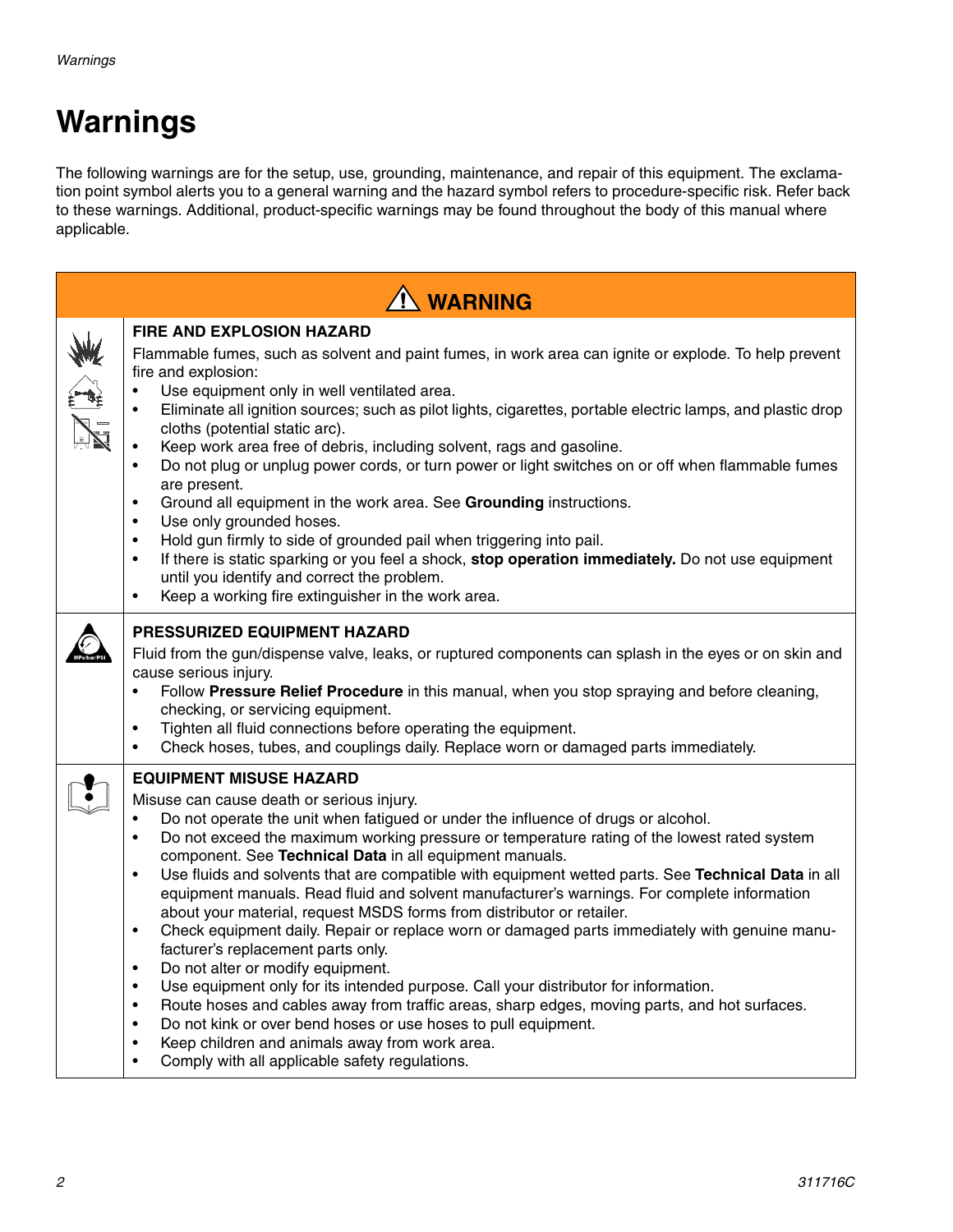| $\hat{I}$ WARNING                                                                                                                                                                                                                                                                                                                                                                                                                                      |  |  |  |  |
|--------------------------------------------------------------------------------------------------------------------------------------------------------------------------------------------------------------------------------------------------------------------------------------------------------------------------------------------------------------------------------------------------------------------------------------------------------|--|--|--|--|
| <b>MOVING PARTS HAZARD</b><br>Moving parts can pinch or amputate fingers and other body parts.<br>Keep clear of moving parts.<br>Do not operate equipment with protective guards or covers removed.<br>٠<br>Pressurized equipment can start without warning. Before checking, moving, or servicing equipment,<br>$\bullet$<br>follow the Pressure Relief Procedure in this manual. Disconnect power or air supply.                                     |  |  |  |  |
| <b>TOXIC FLUID OR FUMES HAZARD</b><br>Toxic fluids or fumes can cause serious injury or death if splashed in the eyes or on skin, inhaled, or<br>swallowed.<br>Read MSDS's to know the specific hazards of the fluids you are using.<br>Store hazardous fluid in approved containers, and dispose of it according to applicable guidelines.<br>٠<br>Always wear impervious gloves when spraying or cleaning equipment.                                 |  |  |  |  |
| PERSONAL PROTECTIVE EQUIPMENT<br>You must wear appropriate protective equipment when operating, servicing, or when in the operating<br>area of the equipment to help protect you from serious injury, including eye injury, inhalation of toxic<br>fumes, burns, and hearing loss. This equipment includes but is not limited to:<br>Protective eyewear<br>٠<br>Clothing and respirator as recommended by the fluid and solvent manufacturer<br>Gloves |  |  |  |  |

• Hearing protection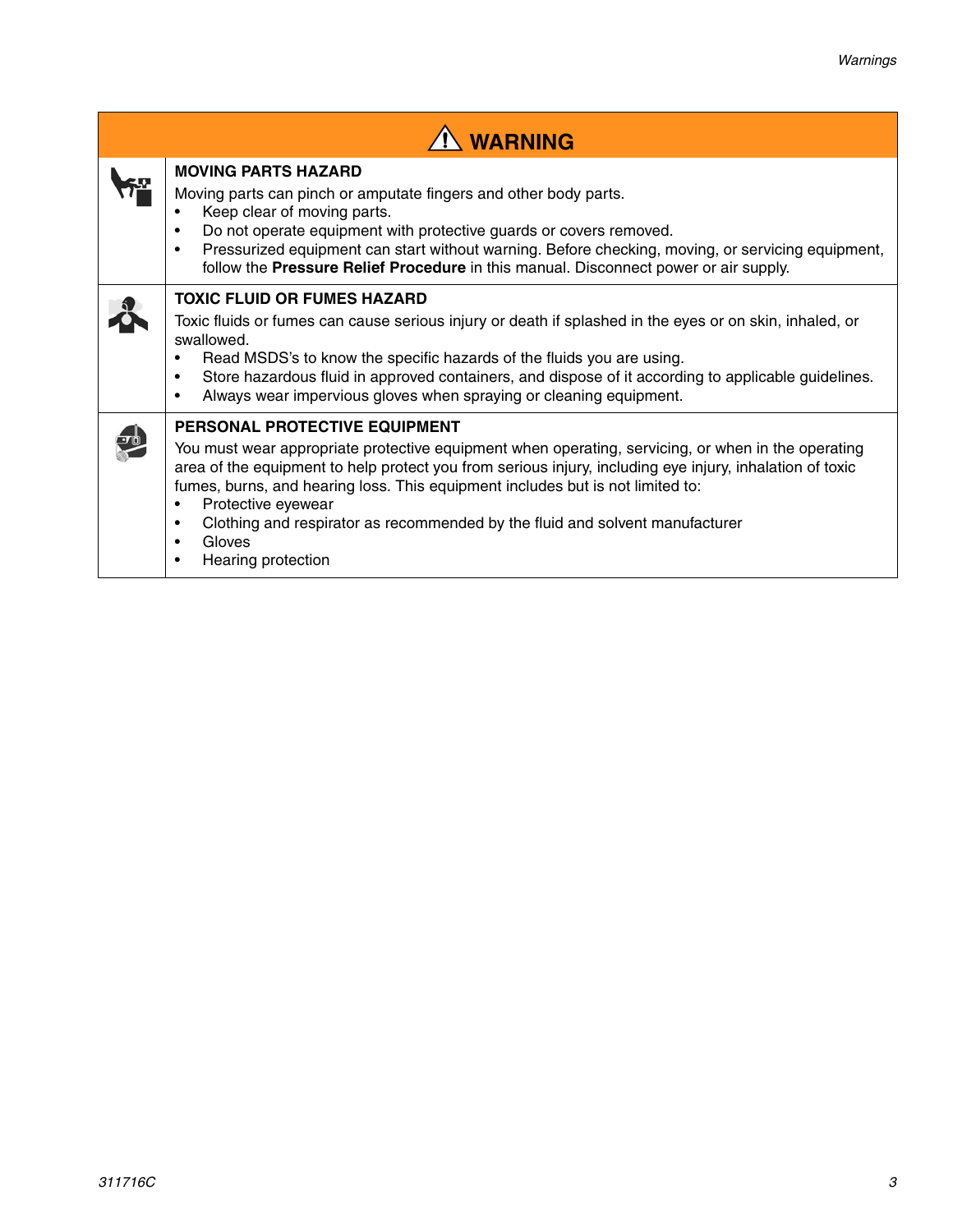## <span id="page-3-0"></span>**Operation**

### <span id="page-3-1"></span>**Pressure Relief Procedure**



- 1. Engage trigger lock.
- 2. *Air-Powered Pumps only:* Close the bleed-type master air valve.

*Hydraulic-Powered Pumps only:* Close the hydraulic supply line valve first, then the return line valve.

- 3. Disengage the trigger lock.
- 4. Hold a metal part of the gun firmly to a grounded metal pail. Trigger the gun to relieve pressure.
- 5. Engage the trigger lock.
- 6. Open all fluid drain valves in the system, having a waste container ready to catch drainage. Leave drain valve(s) open until you are ready to spray again.
- 7. If you suspect the spray tip or hose is clogged or that pressure has not been fully relieved after following the steps above, VERY SLOWLY loosen tip guard retaining nut or hose end coupling to relieve pressure gradually, then loosen completely. Clear hose or tip obstruction.

#### **CAUTION**

*Hydraulic-Powered Pumps only:* When shutting down the hydraulic system, always shut off the hydraulic supply line shutoff valve first, and then the return line shutoff valve to prevent overpressurizing the motor or its seals. When starting the hydraulic system, open the return line shutoff valve first.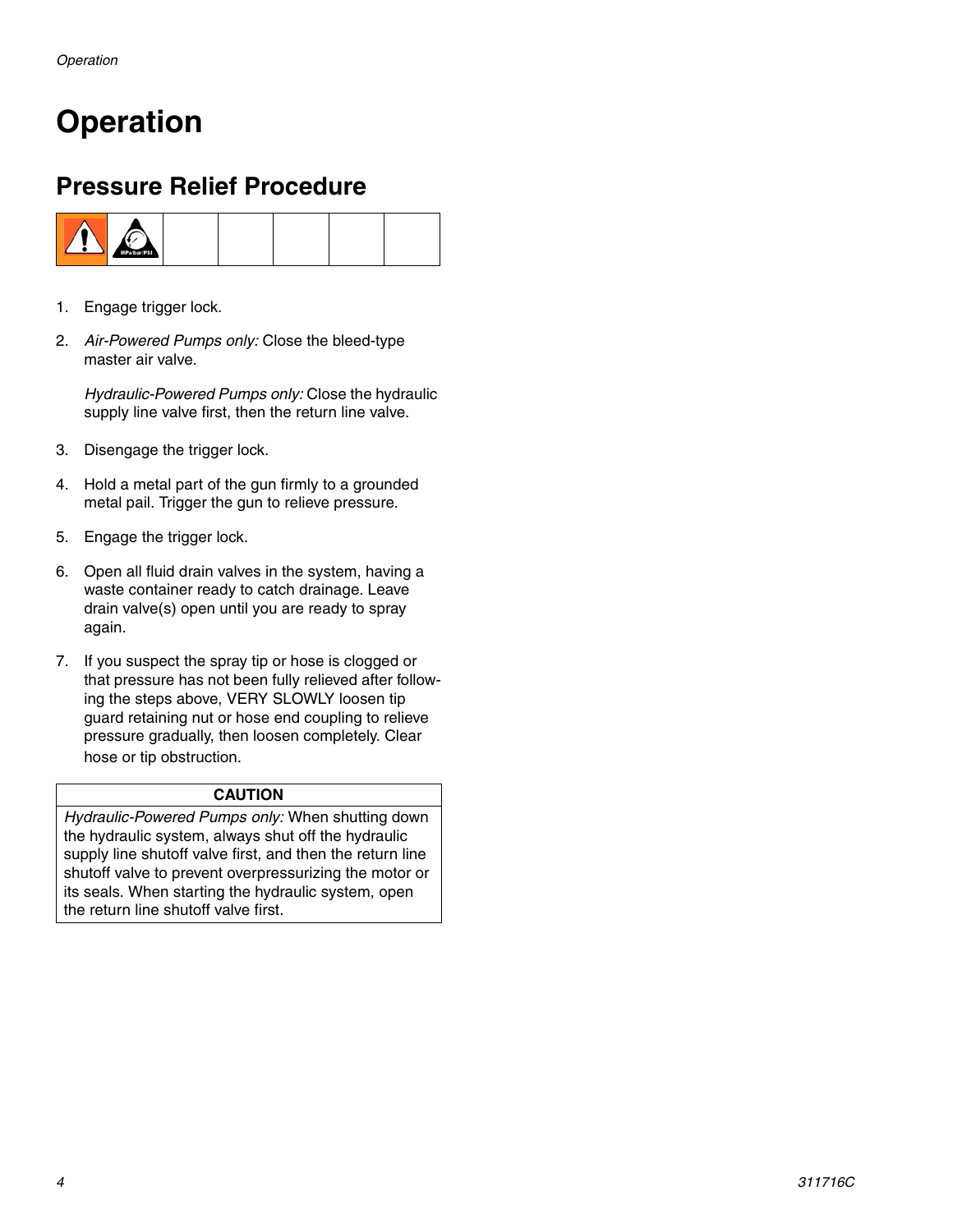### <span id="page-4-0"></span>**Repair**

- To service the pump assembly, see manual 311833.
	- To service the air motor, see manual 311238.

### <span id="page-4-1"></span>**Before you start**

- Have all the necessary repair parts on hand. Recommended spare parts are shown in the parts list, for example (1†).
- A packing repair kit (207349) is available for the lower. Use all the new parts in the kit for the best results. Kit parts are indicated with an asterisk, for example, (8\*).
- Always replace the glands when replacing the packings, whether or not you use a repair kit.
- Use a compatible solvent to clean parts. Inspect parts for wear or damage and replace parts as needed. Scoring or irregular surfaces of the displacement rod or polished inner wall of the cylinder causes premature packing wear and leaking. check these parts by rubbing a finger on the surface and by holding the parts up to the light at a slight angle.
- Use light, water-proof grease wherever lubrication is indicated.

### <span id="page-4-2"></span>**Disassembly**



- 1. Flush the pump, if possible. Relieve the pressure, see Pressure Relief Procedure on page [4](#page-3-1).
- 2. Disconnect the hoses from the lower and plug the ends to prevent fluid contamination.
- 3. Remove the pump from its mounting and place it in a vise by clamping the intake valve housing (18).
- 4. Disconnect the lower from the motor as explained in your separate pump manual.
- 5. Pull the pump away from the motor.
- 6. Remove the screws (5) from the packing retainer (2). Remove the packing retainer.
- 7. Screw the tie bolts (4) out of the intake housing (18).
- 8. Pull the outlet housing (19) off the cylinder (17†).
- 9. Remove the bearing (8\*), female gland (12\*), v-packings (22\*), and male gland (11\*) from the outlet housing (19).
- 10. Remove the displacement rod (1†) from the cylinder (17†). Remove the cylinder. Inspect the outer surface of the displacement rod and the inner surface of the cylinder for scoring or damage.
- 11. Remove the intake valve housing (18) from the vise, remove the pin  $(6<sup>†</sup>)$ , plate  $(16<sup>*</sup>)$ , and o-ring  $(21<sup>*</sup>)$ . Inspect the seat (14) in place.
- 12. Place the displacement rod assembly in a vise, holding it by the flats. Use a 2-1/2 in. hex wrench to remove the valve seat (13). Remove the bearing  $(9^*)$ , packing  $(10^*)$ , plate  $(15^*)$ , and o-ring  $(20^*)$ . If the rod needs replacing, remove one cotter pin (3†) and pull the stop pin (7) out.
- 13. Clean all parts thoroughly, replace worn or damaged parts. Lubricate all parts before reassembling.

### <span id="page-4-3"></span>**Reassembly**

- 1. One at a time, install the following parts in the outlet housing (19): the male gland (11\*), five PTFE v-packings (22\*) installed so the lips of the v-packings face down in the throat, the female gland (12\*), and the bearing (8\*). Maintain a 0.020-0.050 in. (0.508-1.27 mm) gap in the bearing seam. Install the packing retainer (2) and loosely install the screws (5).
- 2. Place the displacement rod (1†) in a vise, holding it by the flats.
	- a. Install the stop pin (7) into the displacement rod (1†) and secure with the cotter pins (3†).
	- b. Place the packing (1†) and bearing (9\*) on the displacement rod.
	- c. Install the valve plate (15\*) into the displacement rod (1).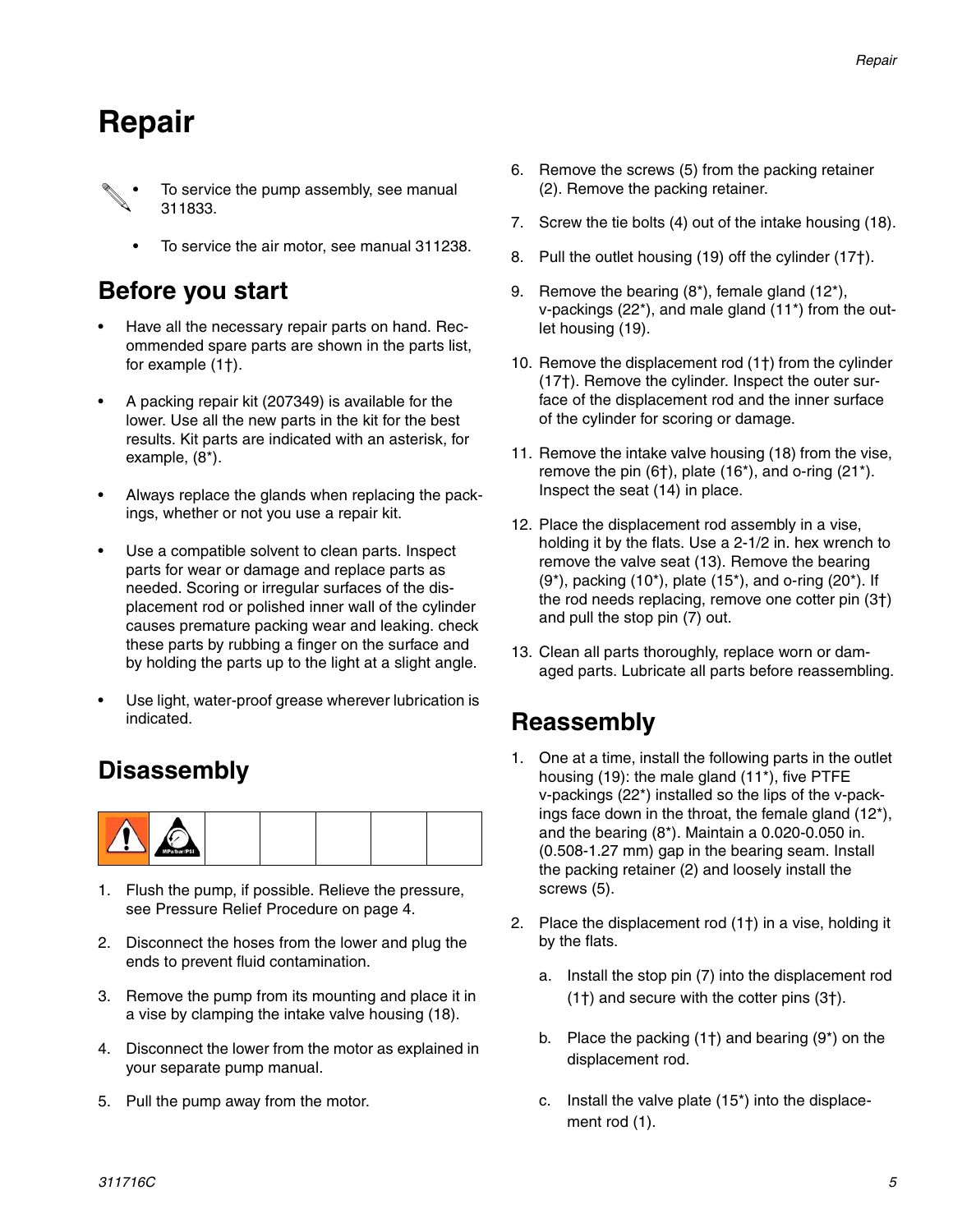- d. Place the o-ring (20\*) onto the valve seat (13).
- e. Use a 2-1/2 in. hex wrench to install the valve seat (13) into the displacement rod (1†).
- f. Remove the displacement rod assembly from the vise and set it aside.
- 3. Place the intake valve housing (18) in a vise.
	- a. Place the o-ring (21\*) around the intake valve housing (18).
	- b. Install the valve plate (16\*) rounded side up.
	- c. Install the pin (6†) in the housing (18).
	- d. Leave the intake valve housing (18) in the vise.
- 4. Place the cylinder (17†) on the intake valve housing (18).
- 5. Lubricate the displacement rod assembly and slide it into the cylinder (17†).
- 6. Place the o-ring (21\*) on the outlet housing (19). Set the outlet housing onto the cylinder (17†), aligning the four holes in the housing with the holes in the intake housing (18).
- 7. Place the packing retainer (2) onto the cylinder.
- 8. Install the tie bolts (4) through the outlet housing (19). Torque the bolts to 57-64 ft-lb (77-85 N•m).

See pump assembly manual 311833, for further information.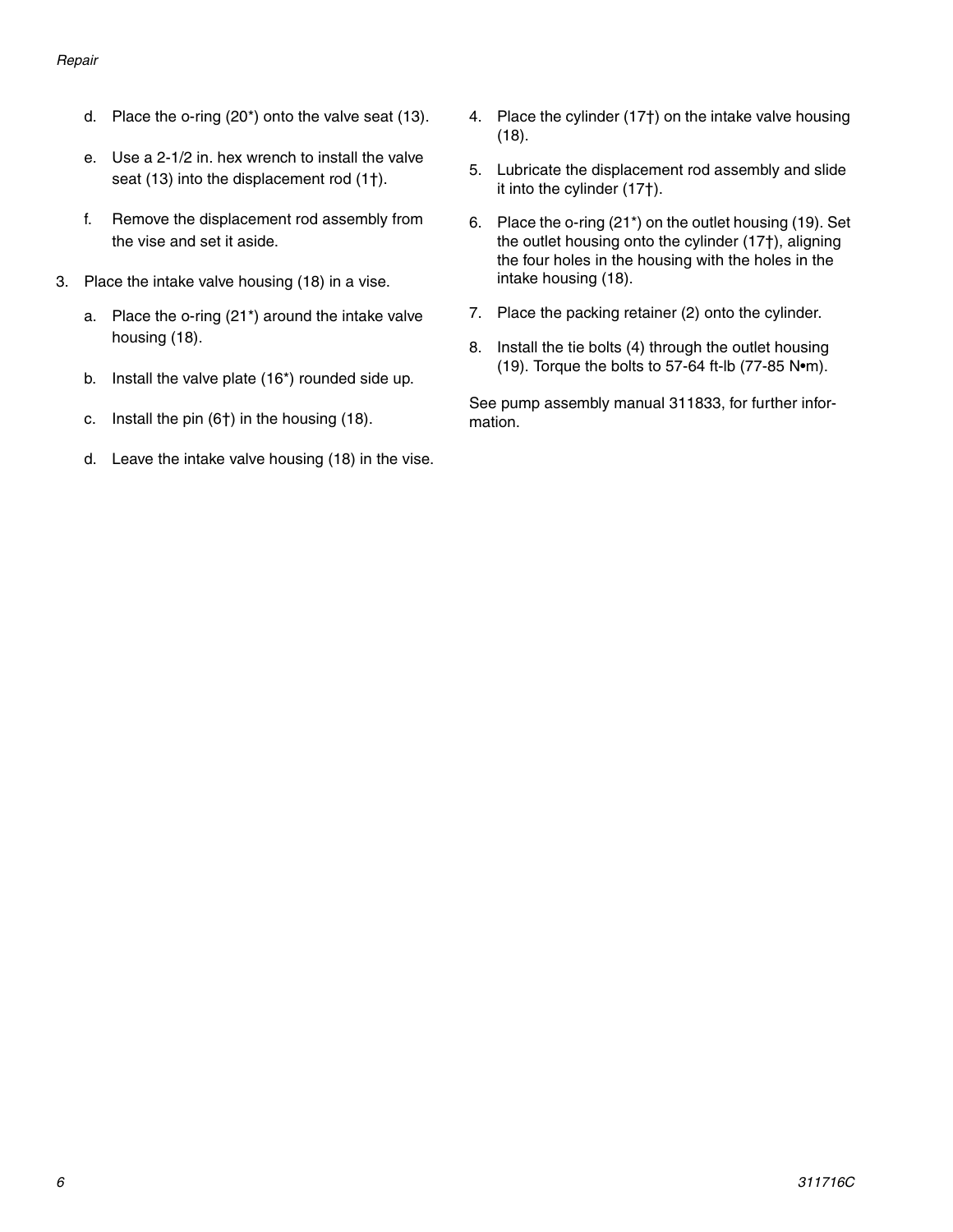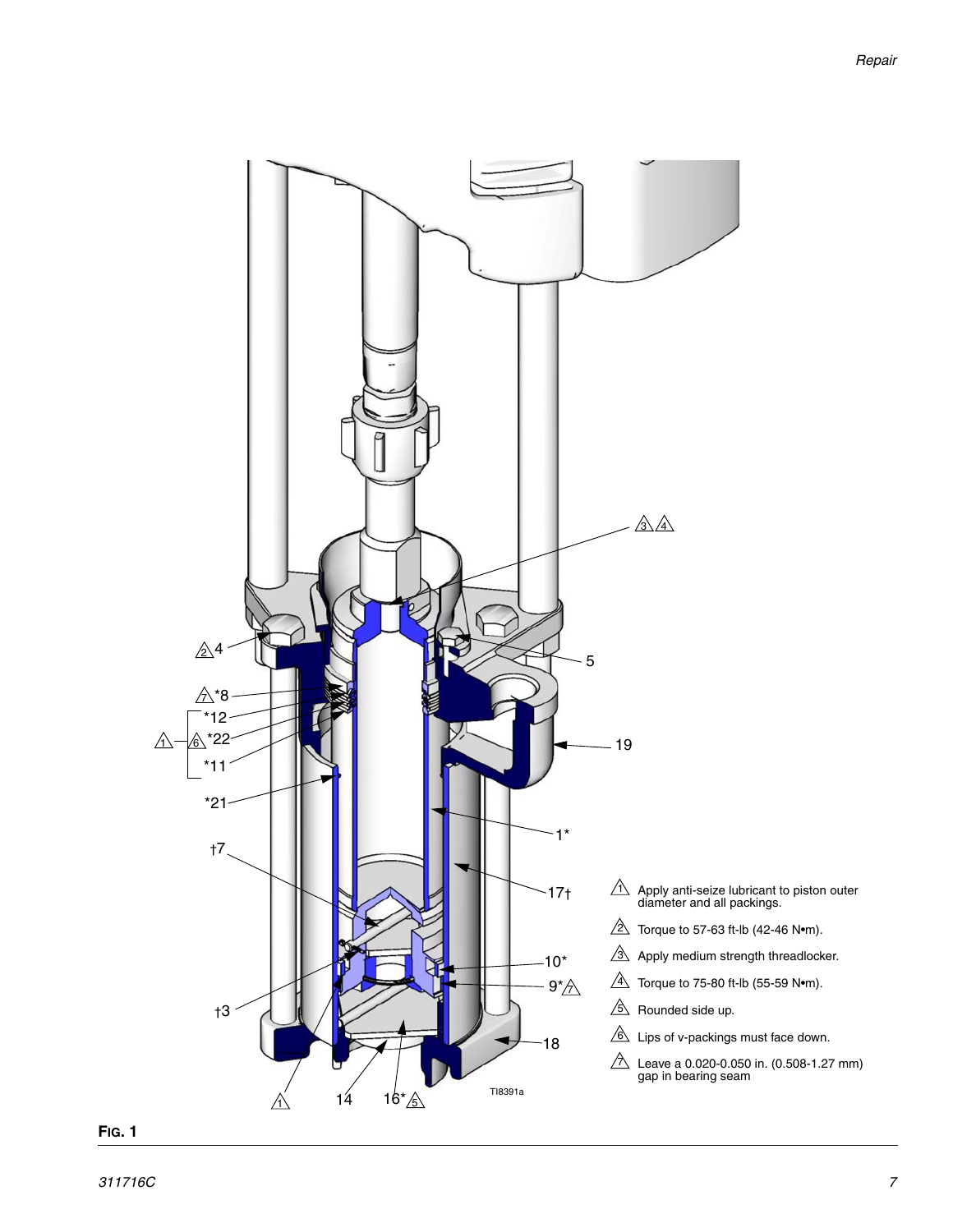## <span id="page-7-0"></span>**Parts**

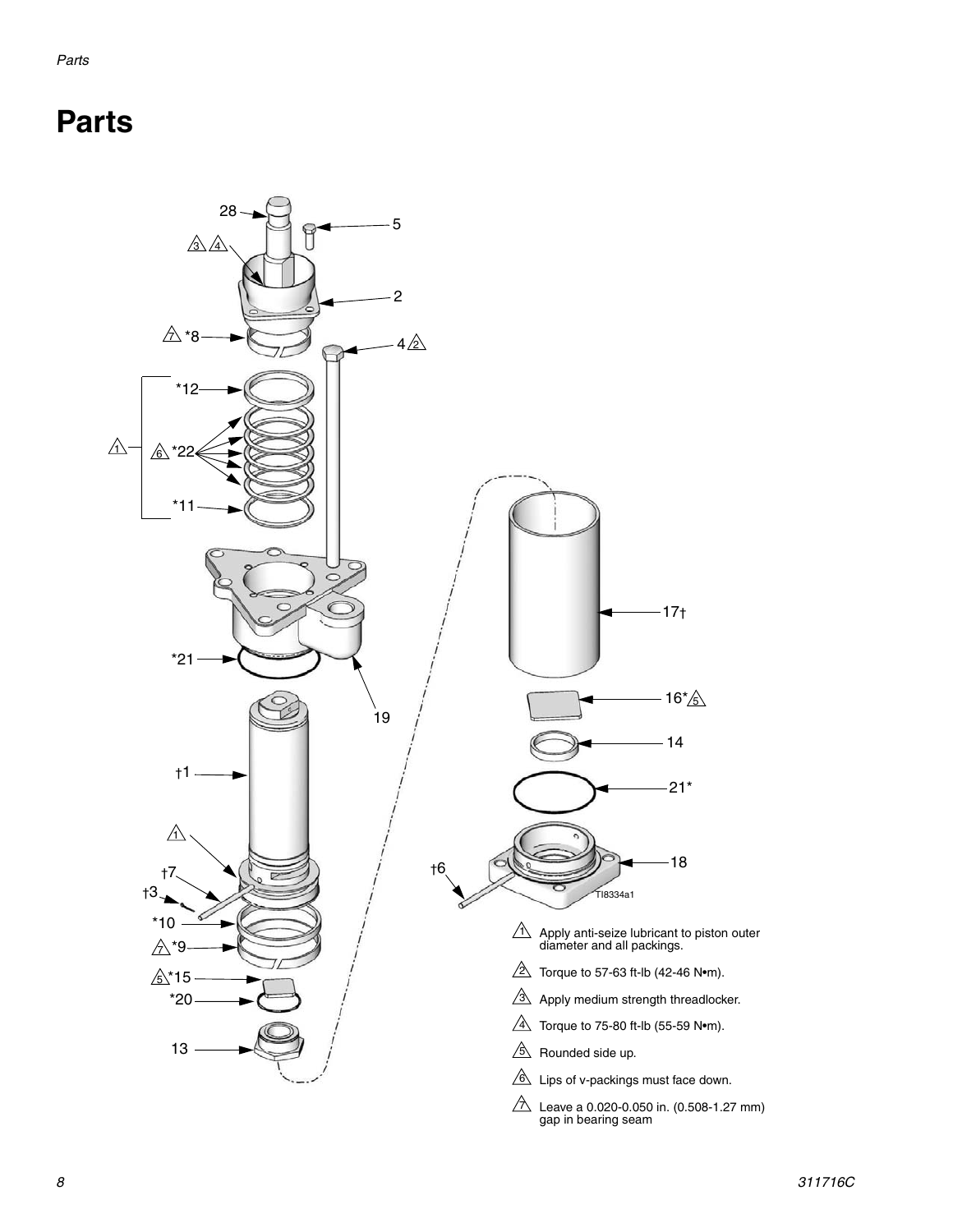#### **Part 253596, Stainless Steel Lower**

| Ref.            | Part   | <b>Description</b>      | Qty |
|-----------------|--------|-------------------------|-----|
| 1 <sub>†</sub>  | 206451 | PISTON, displacement    | 1   |
| 2               | 207171 | RETAINER, assy, bearing | 1   |
| 3 <sub>1</sub>  | 100063 | PIN, cotter             | 2   |
| 4               | 102215 | SCREW, cap, hex hd      | 4   |
| 5               | 102471 | SCREW, cap, hex hd      | 4   |
| 6†              | 166053 | PIN, str hdls           | 1   |
| $\overline{7}$  | 166054 | PIN, str hdls           | 1   |
| $8*$            | 166055 | BEARING, shaft          | 1   |
| $9^*$           | 166056 | <b>BEARING, piston</b>  |     |
| $10*$           | 166057 | SEAL, piston            | 1   |
| $11*$           | 166061 | GLAND, pkg male         | 1   |
| $12*$           | 166062 | GLAND, pkg female       | 1   |
| 13              | 166063 | SEAT, valve             | 1   |
| 14              | 166064 | SEAT, valve             | 1   |
| $15^*$          | 166065 | PLATE, valve            | 1   |
| $16*$           | 166066 | PLATE, valve            | 1   |
| 17 <sub>†</sub> | 166067 | CYLINDER, pump          | 1   |
| 18              | 166068 | HOUSING, valve, intake  | 1   |
| 19              | 15J781 | HOUSING, outlet, pump   | 1   |
| $20^*$          | 166073 | PACKING, o-ring         | 1   |
| $21*$           | 166074 | PACKING, o-ring         | 2   |
| $22^*$          | 166075 | V-PACKING, PTFE         | 5   |
| 23 <sub>A</sub> | 172478 | TAG, warning            | 1   |
| 28              | 15H773 | <b>ADAPTER</b>          | 1   |

- \* Included in Repair Kit 207349.
- † Recommended spare parts. Keep these spare parts on hand to reduce down-time.
- ▲ *Replacement Danger and Warning labels, tags, and cards are available at no cost*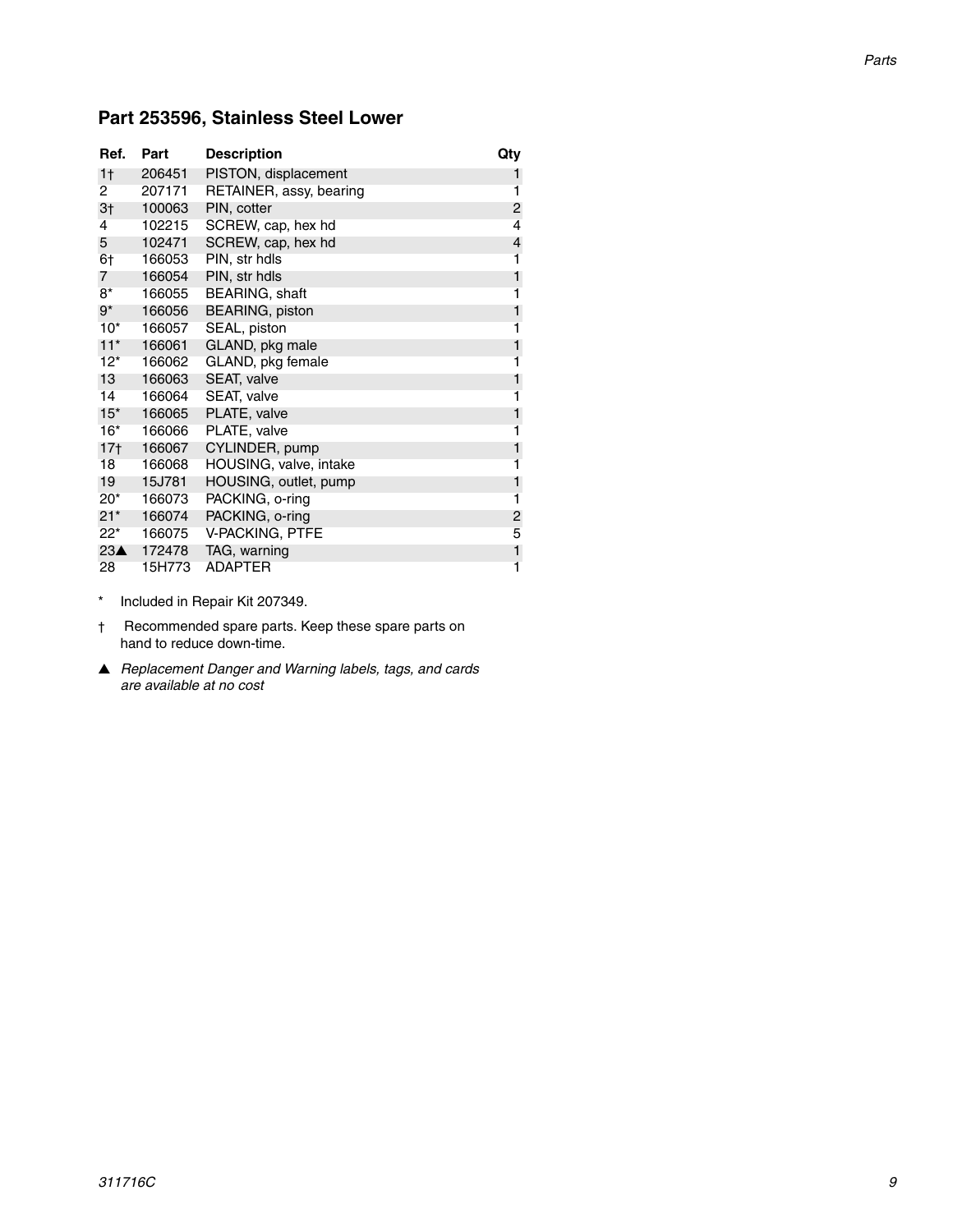## <span id="page-9-0"></span>**Technical Data**

| Maximum Fluid Working Pressure 660 psi (4.55 MPa, 45.5 bar) |             |
|-------------------------------------------------------------|-------------|
|                                                             |             |
|                                                             | <b>PTFF</b> |

## <span id="page-9-1"></span>**Outlet Housing Mounting Hole Layout**



TI11491a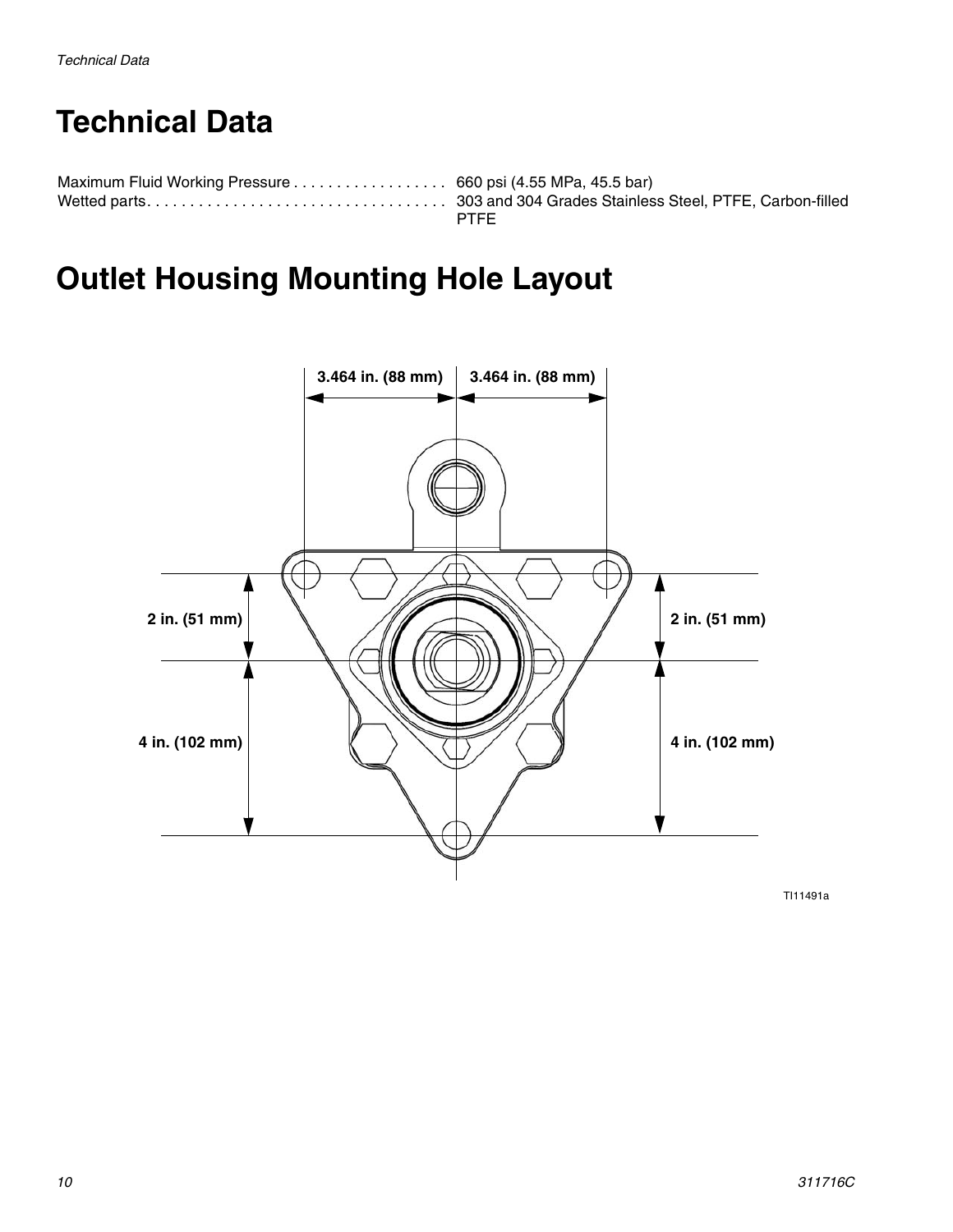## <span id="page-10-0"></span>**Dimensions**



| (Height)<br>in. $(mm)$ | в<br>(Inlet)   | С<br>(Outlet)  | Weight<br>(approx)<br>$lb$ (kg) |
|------------------------|----------------|----------------|---------------------------------|
| 18.5 (470)             | 2 in. $npt(f)$ | 1 in. $npt(f)$ | 50(22.5)                        |